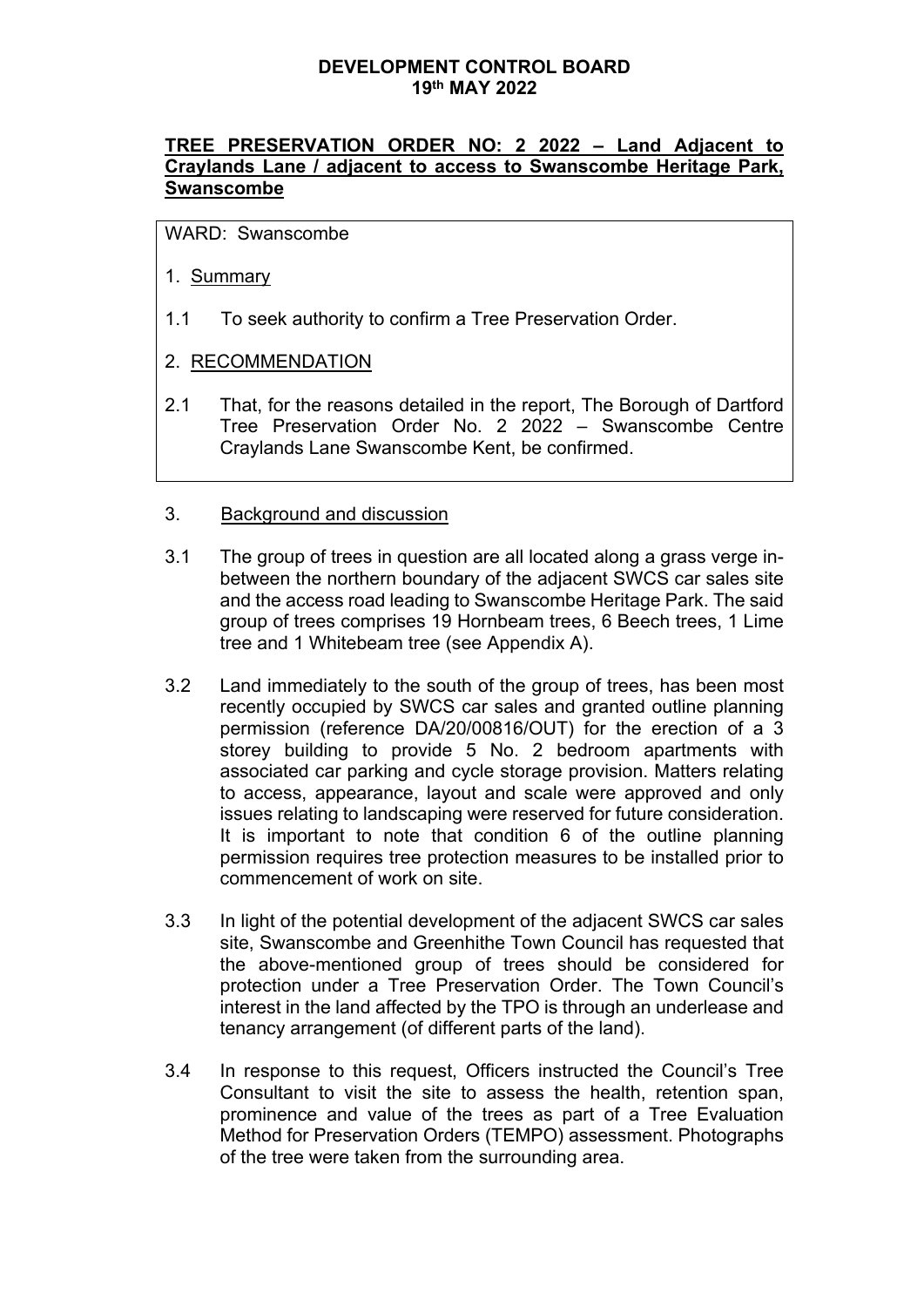3.5 A provisional tree preservation order (TPO) was made under TPO No.2 2022 on the 4<sup>th</sup> February 2022 covering 19 Hornbeam trees, 6 Beech trees, 1 Lime tree and 1 Whitebeam tree located along the grass verge in-between the northern boundary of the adjacent SWCS car sales site and the access road leading to Swanscombe Heritage Park. One letter of objection has been received from the owner of the adjacent SWCS car sales site to TPO No.2 2022 and as such, consideration of whether the TPO should be confirmed, is a matter for the Board.

#### 4. Response from consultation

- 4.1 Notice of making the provisional TPO was served on those with an interest in the land. Notice was also served on the owners of the adjacent SWCS car sales site to the south of the trees in question. Submission of objections or other comments were required to be submitted to the Council by the 18th March 2022.
- 4.2 One objection was received from the owner of the adjacent SWCS car sales site, whose site is overhung by the branches of a number of the trees, which are the subject of this TPO. A summary of the comments is set out below:
	- a) The imposition of the TPO would cause undue constraints on the ability of the owners of the car sales site to potentially sell the property on as an on-going concern.
	- b) The proposed tree preservation order seriously affects the possibility of the approved outline housing scheme coming forward.
	- c) The trees already overhang the car sales site and they are not fully mature yet.
	- d) Beech trees root spread is shallow and makes them vulnerable to the elements. Should one of the trees fall it would seriously damage their property.
	- e) The trees are not rare and are not particularly worthy of protection for their beauty or landscape contribution.
	- f) They do not act as a screen for the adjacent car sales site.
	- g) The trees are not maintained and the car sales owner has to cut them back each year to stop tree sap and / or bird droppings damaging cars stored at the car sales site. The tree preservation order would stop him being able to prune the said trees.
	- h) The tree preservation order would have a serious affect upon the car sales business.
	- i) Other trees further along the access to Swanscombe Heritage Park also been included within the tree preservation order.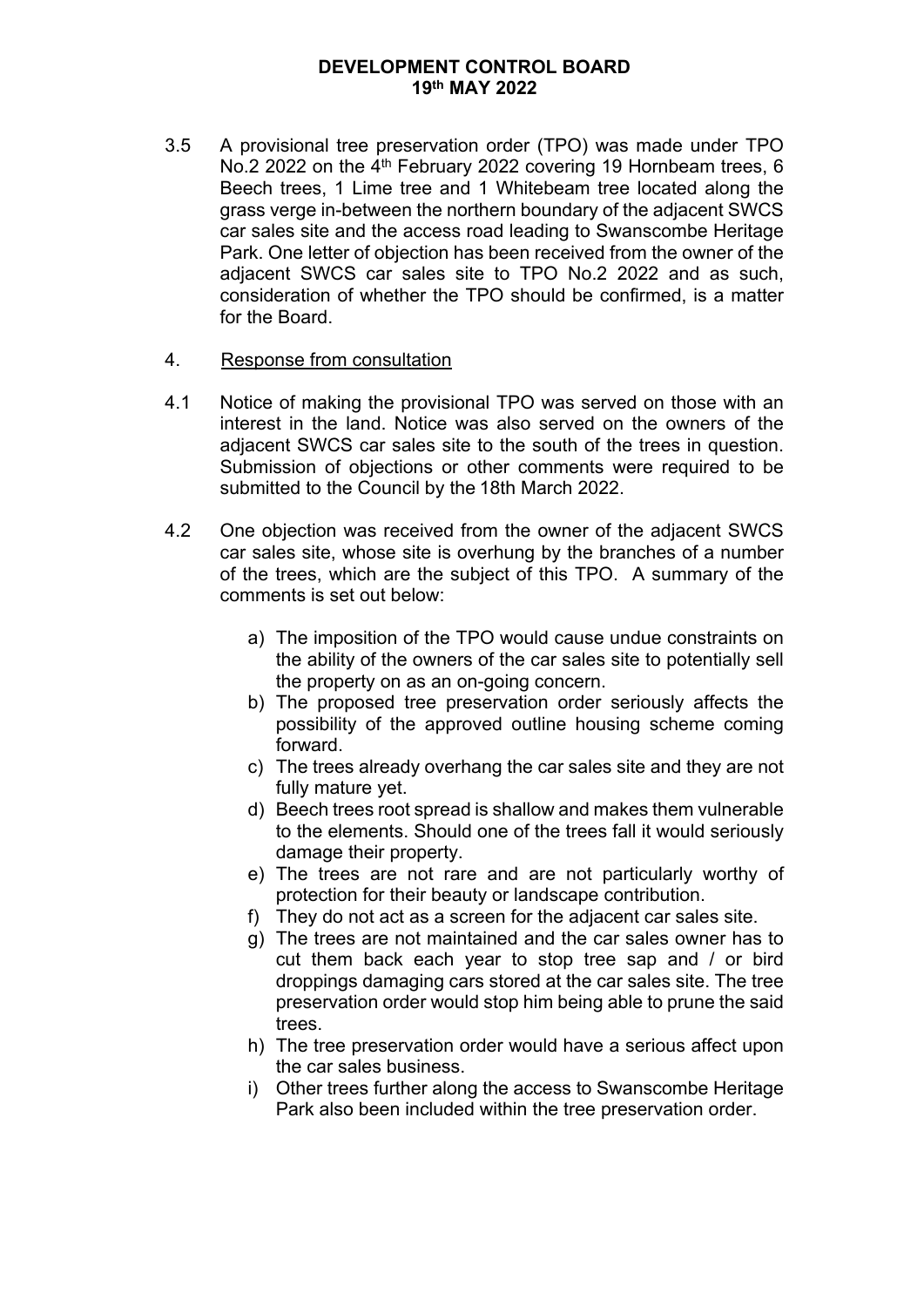## 5. Consideration

5.1 National Planning Policy Guidance (NPPG) Note – Tree Preservation Orders and trees in a conservation area states that local planning authorities can make a Tree Preservation Order if it appears to them to be 'expedient in the interests of amenity to make provision for the preservation of trees or woodlands in their area'. When deciding whether an Order is appropriate, authorities are advised to take into consideration what 'amenity' means in practice, what to take into account when assessing amenity value, what 'expedient' means in practice, what trees can be protected and how they can be identified.

#### Amenity

- 5.2 In terms of amenity, this term is not defined in law so authorities need to exercise judgement when deciding whether it is within their powers to make an Order. Orders should be used to protect selected trees if potential works to the said trees or their actual removal would have a significant negative impact on the local environment and its enjoyment by the public. Before authorities make or confirm an Order they should be able to show that protection would bring a reasonable degree of public benefit in the present or future.
- 5.3 When considering whether trees should be protected by an Order, authorities are advised to develop ways of assessing the amenity value of trees in a structured and consistent way, taking into account visibility, individual, collective and wider impact and other factors such as nature conservation or response to climate change. Although the NPPG notes that the latter two considerations would not be sufficient on their own to warrant the making of an Order.
- 5.4 In terms of visibility, the trees form part of the verdant setting of the entrance to Swanscombe Heritage Park and the wider locality. The trees are very visible within the street scene and the public realm, and contribute significantly to the character and appearance of this urban area providing some soft relief and a break from development in Craylands Lane. If the trees were to be removed or their health harmed by way of excessive cutting back, it is my view that this would have a significant negative impact on the local environment and amenity.
- 5.5 The NPPG advises that public visibility alone will not be sufficient to warrant an Order. The particular importance of an individual tree or of groups of trees should be considered in detail by reference to its or their characteristics including: size and form; future potential as an amenity; rarity, cultural or historic value and contribution to, and relationship with, the landscape.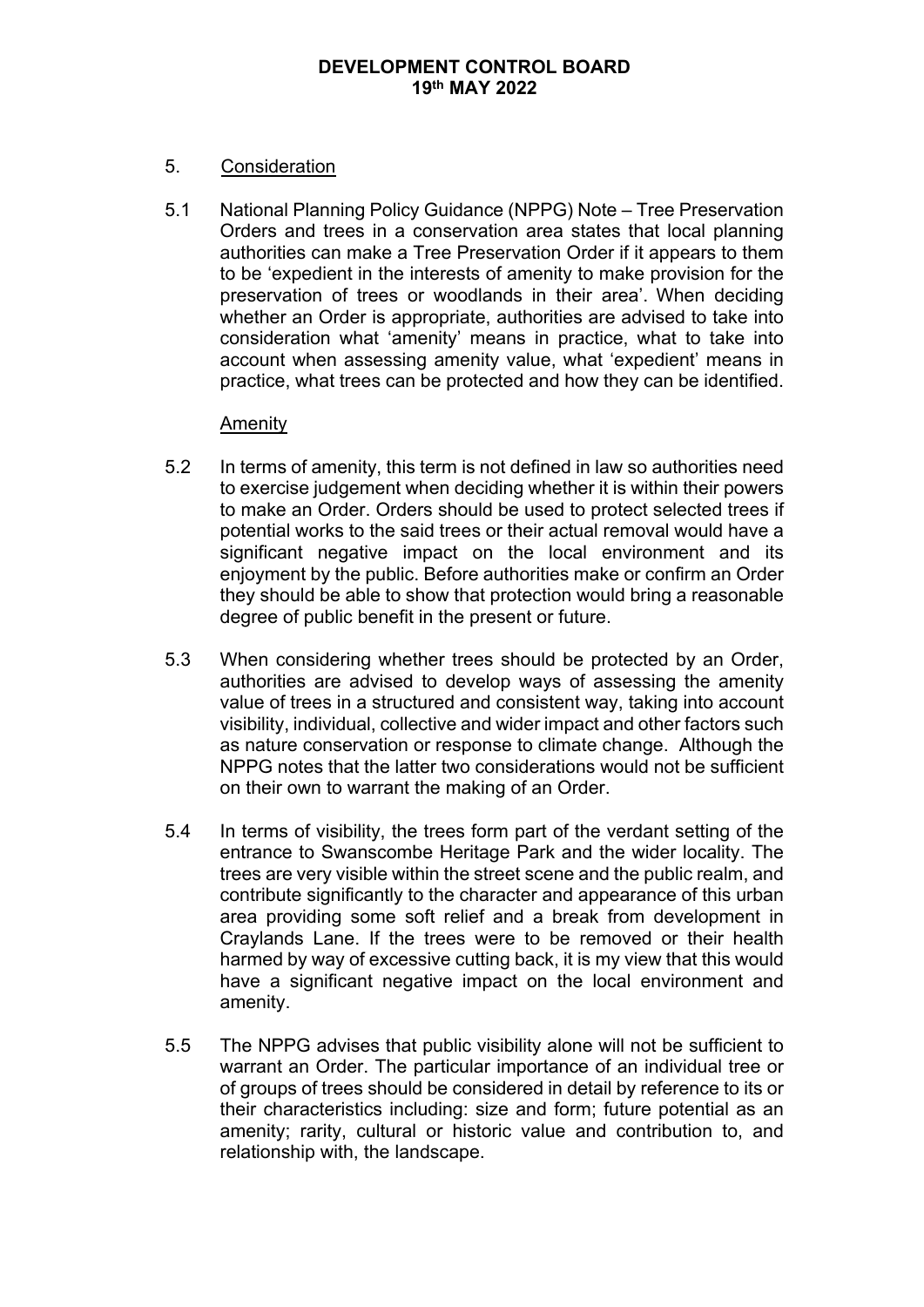- 5.6 The Council's Tree Consultant visited the land to provide arboricultural advice on the appropriateness of placing a TPO on these trees. He carried out a Tree Evaluation Method for Preservation Orders (TEMPO) assessment - a systematised assessment tool for TPO suitability. This assesses the trees against various criteria including: condition and suitability; retention span; relative public visibility; 'other factors' such as the collective value as a group of trees and lastly, expediency. The trees are scored against each of the criteria with an overall score giving a strong indication of whether the tree(s) are suitable for a TPO and what type – individual, group, area or woodland. An overall score of 12 or more would indicate that the trees are worthy of a TPO or TPO defensible, a score of 16 or more indicates that trees definitely merit a TPO. In this case, the TEMPO score for these trees was 15 indicating that placing a TPO on the said trees is definitely defensible.
- 5.7 The TEMPO assessment notes that the condition of the trees are fair / satisfactory with no major defects noted. The expected retention span of the trees are 20 - 40 years and it is noted, as set out above, that these medium / large sized trees are clearly visible to the public. In terms of expediency, which is explored in more detail below, the TEMPO assessment notes the perceived threat from works to the trees resulting from the outline planning permission for housing (reference DA/20/00816/OUT) at the adjacent SWCS car sales site. The Council's tree consultant advises that all of the trees are clearly visible in the public realm and their cohesive appearance provides an improved amenity to the locality. He considers that it is important that the trees are protected given the close proximity to the approved residential development to the south which may place increased pressure on significant works to the trees from future occupiers. The trees contribute to the setting of the entrance to Swanscombe Heritage Park and the wider locality and it is therefore within the public interest to control future tree works as it would benefit all users of the area to safeguard these trees from any works which may undermine their life expectancy. The Council's consultants concludes that the trees recommended to be protected have a significant positive impact on the character and appearance.
- 5.8 In summary in respect of amenity, it is my view that the trees contribute significantly to the character and appearance of the area to the benefit of the environment and the public. The trees are of sufficient health with a suitable retention span to clearly justify their preservation and there is a perceived threat to the health of the trees as a result of the potential re-development of the adjacent SWCS car sales site.

#### **Expediency**

5.9 In terms of expediency, the NPPG notes that although some trees or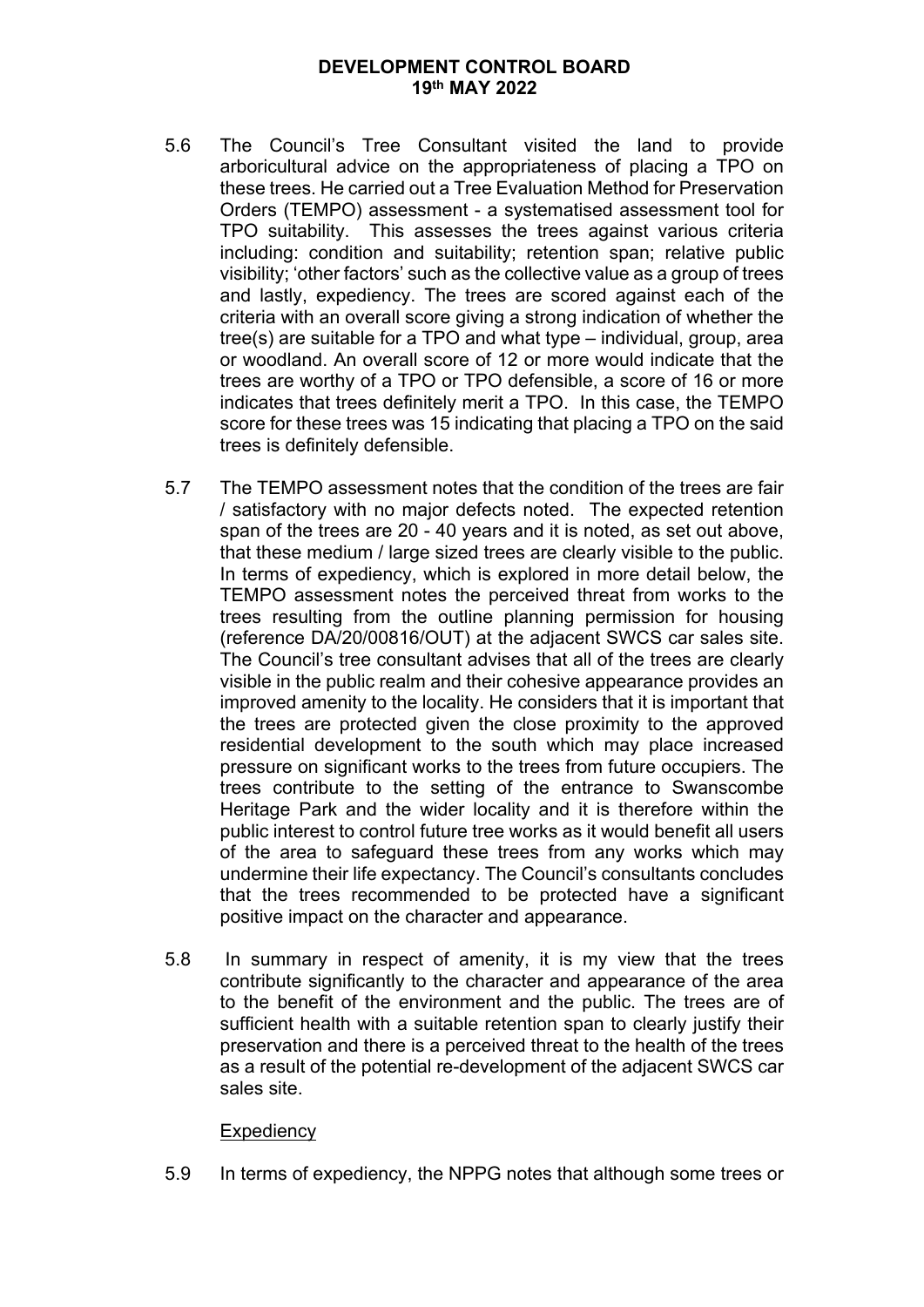woodlands may merit protection on amenity grounds it may not be expedient to make them the subject of an Order. For example, it is unlikely to be necessary to make an Order in respect of trees which are under good arboricultural or silvicultural management. However, it may be expedient to make an Order if the authority believes there is a risk of trees being felled, pruned or damaged in ways which would have a significant impact on the amenity of the area. However, it is not necessary for there to be immediate risk for there to be a need to protect trees. Authorities can also consider other sources of risks to trees with significant amenity value. For example, changes in property ownership and intentions to fell trees are not always known in advance, so it may sometimes be appropriate to proactively make Orders as a precaution.

- 5.10 Although these trees do not lie within the adjacent SWCS car sales development site itself and are not situated on land that is owned by any future developer of the adjacent site, the majority of the trees do overhang the boundary and there might be pressure for works to the trees during construction and also post development works on the trees once the adjacent development is occupied. I am concerned that there is not robust enough protection for the trees now or in the long term. Up until now, the trees have not been under threat. However, the relative close proximity of the proposed development approved under application reference DA/20/00816/OUT to the trees presents a new risk to the trees which requires a greater degree of protection for the reasons set out above. The TPO will allow the Local Planning Authority to formally consider the appropriateness of any works in consultation with a qualified Tree Consultant, and the impact on the trees in perpetuity.
- 5.11 A TPO would allow the Local Planning Authority the opportunity to control the cutting back of any branches that hang over adjacent land. At this point, it is worth noting that the TPO does not prevent good arboricultural practices for the maintenance of the trees. Indeed the removal of dead wood and branches is exempt from the TPO and can therefore be carried out without first applying to the local planning authority, subject to a 5 day notice.
- 5.12 As such, it is considered that a TPO is the best way of protecting the trees from potential excessive cutting back that may harm the health of the trees. It will also act as a deterrent for any future works to the trees without Council consent.

#### **Objections**

- 5.13 The owner of the adjacent site has raised a number of concerns as set out above which I will address below.
- 5.14 The objector is concerned that the imposition of the TPO would cause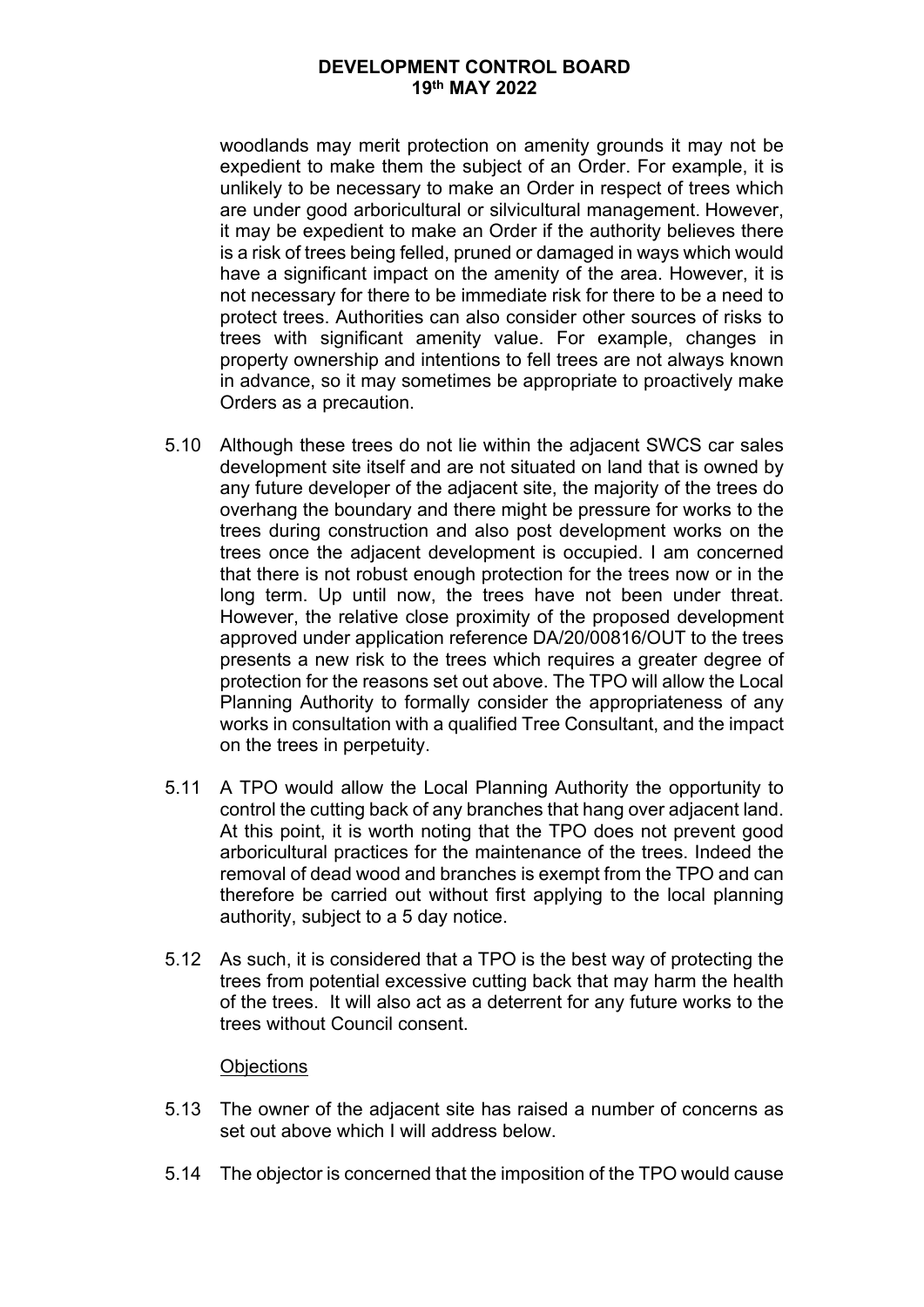undue constraints on the ability of the owners of the car sales site to potentially sell the property on as an on-going concern. As well as affecting the possibility of the approved outline housing scheme coming forward. For the reasons highlighted within this report I believe that the said trees provide an important contribution to the landscape and general amenity of the locality. I do not consider that the proposed TPO places overly onerous constraints on the occupiers of the adjacent car sales site. Rather, the imposition of the proposed TPO would simply provide the Council with the ability to ensure that good arboricultural practices are maintained in perpetuity in relation to the said trees. The grant of outline permission considered the impact of the proposed development on the trees and it was considered that the site could be developed in a way which would safeguard the trees. It is therefore not considered that a TPO would be an onerous constraint in this case.

- 5.15 The objector states that each year he has to prune branches back which overhang the car sales site. I would reiterate that the said order would not necessarily preclude such works in the future. It would however, provide the Council and the Council's tree consultant the opportunity to ensure that such works would not detrimentally affect the health and appearance of the said trees. I consider this element of control to be particularly important for any potential post development pressures, associated with the adjacent outline planning permission.
- 5.16 If the occupiers of the adjacent SWCS car sales site wish to apply to the local planning authority for works to the trees then they can do so, even if they are not the landowner. The process of applying to the Council (as local planning authority) is simple with no fee payable to the Council. TPO applications are usually processed within 6-8 weeks. The proposed works would be considered carefully by our Tree Consultant and the Planning Officer and if consent is given, the works can commence. In summary, this TPO would not prevent works to the trees as long as they do not harm the health of the trees or the amenity value of the area. Consequently, I do not consider that the TPO would harm the existing business or inhibit the implementation of the planning permission granted for the redevelopment of the SWCS car sales site.
- 5.17 The objector is also concerned that should one of the trees fall it would damage their property. I would note that the Council's tree consultant considers the health of the said trees to be satisfactory with no major defects noted. However, if for whatever reason the health or stability of the trees were to change in the future and they became dangerous, then the Tree Preservation Order would not prevent good arboricultural practices for the maintenance of the trees, or indeed their removal were they to become genuinely dangerous.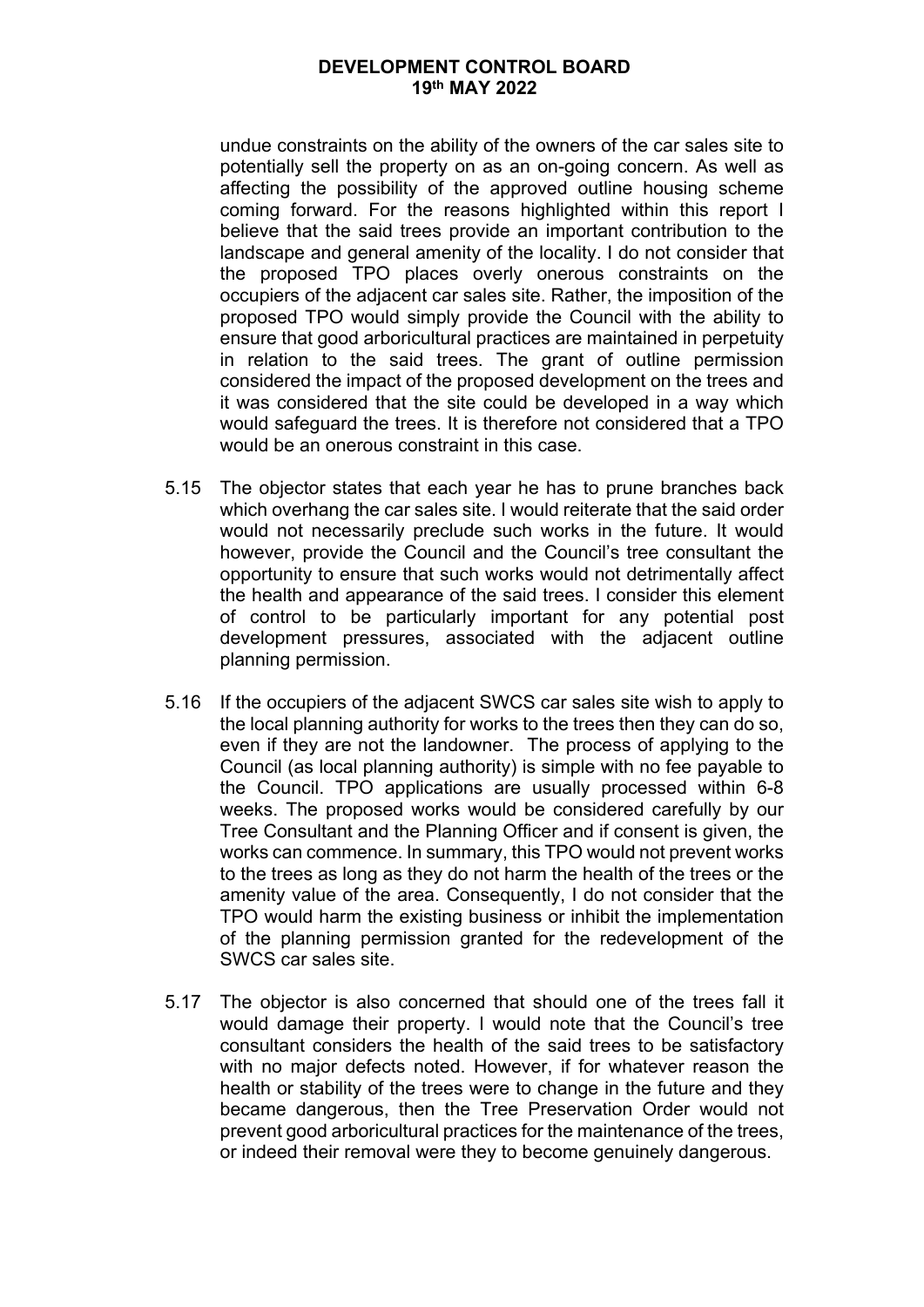5.18 As highlighted previously within this report, the expediency for the proposed Tree Preservation Order relates to the potential future development and post development pressures relating to the flatted residential scheme approved at the SWCS car sales site immediately adjacent to the said group of trees shown in Appendix A. Trees further to the west along the access road to Swanscombe Heritage Park abut a local allotment and are not under any potential or perceived threat in the near future. Therefore, there was no need to extend the proposed group of trees which form the proposed Tree Preservation Order.

## 6. Conclusions

- 6.1 A TPO is an appropriate way of ensuring that any works to the protected trees are monitored by the Council, to allow for a professional and objective opinion on the works requested and to ensure that any work undertaken to a tree is acceptable from an arboricultural point of view. This can also ensure that there would be no detrimental impact on the long term health of the trees or their visual amenity value, taking into account any health and safety issues.
- 6.2 Without the protection of the TPO the trees could be removed at any time and/or works carried out to the tree that may have a harmful effect on their health. I am therefore of the opinion that the TPO should be confirmed for the wider public benefit.
- 7. Relationship to the Corporate Plan
- 7.1 Not applicable.
- 8. Financial, legal, staffing and other administrative implications and risk assessments

## HUMAN RIGHTS IMPLICATIONS

I have considered the application in the light of the Human Rights Act 1998. I am satisfied that my analysis of the issues in this case and my consequent recommendation are compatible with the Act.

| <b>Financial Implications</b> | None                                                                                                                                                                                                                                                                                                                                               |
|-------------------------------|----------------------------------------------------------------------------------------------------------------------------------------------------------------------------------------------------------------------------------------------------------------------------------------------------------------------------------------------------|
| Legal Implications            | The confirmation of the TPO can be<br>challenged in the High Court (within<br>weeks of the notice of<br>6.<br>confirmation), under section 288 of<br>the Town and Country Planning Act<br>1990. On the grounds that the TPO<br>is not within the powers of the Town<br>and Country Planning Act 1990 or<br>the requirements of the 1990 Act or $ $ |